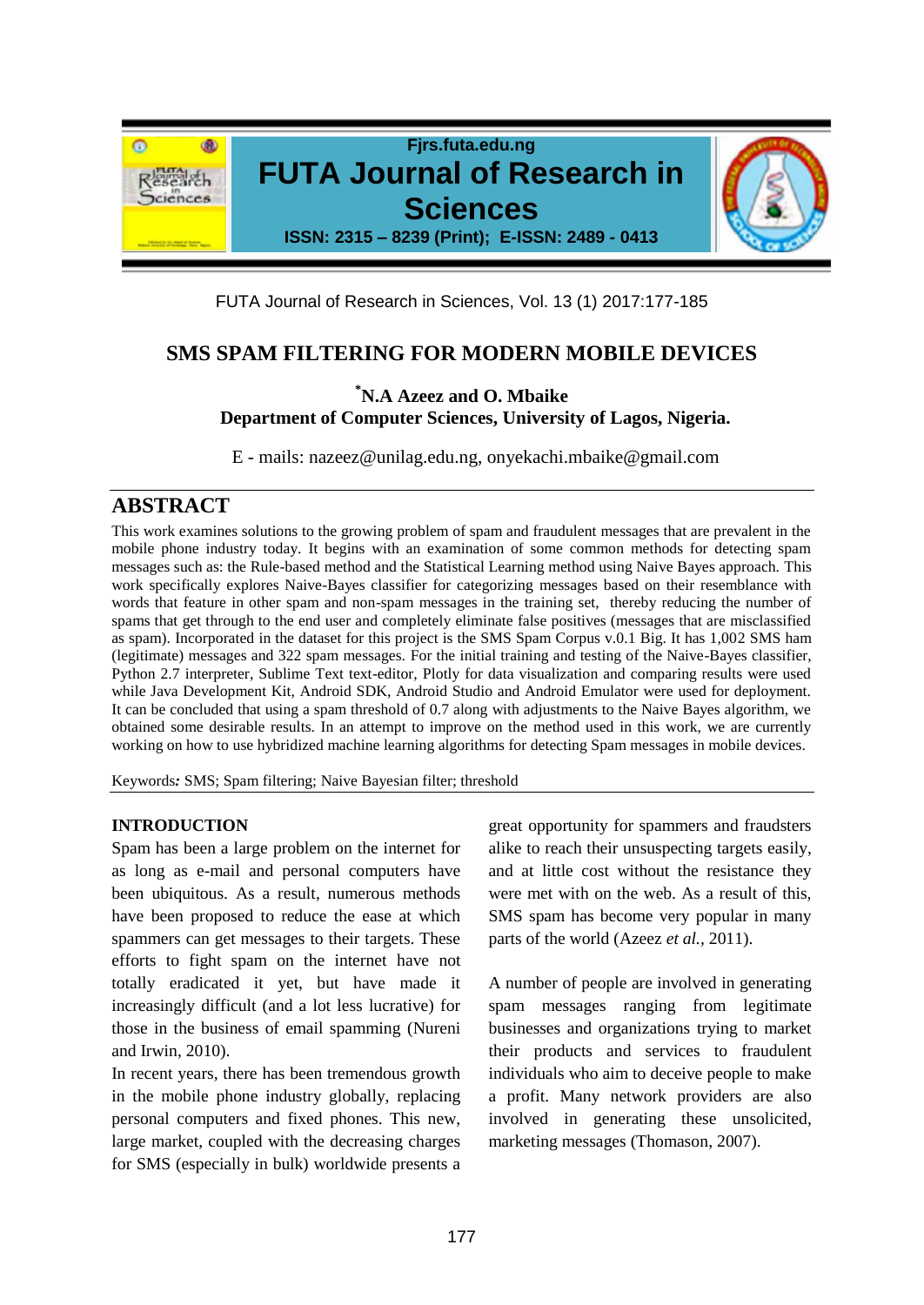Some factors that differentiate spam SMS from their email counterparts and make them a lot more difficult to detect are: Their short length (usually 140 - 160 characters), absence of headers, really small number of test data sets available for SMS and widespread use of abbreviations within text content (Azeez and Ademolu, 2016).

## **RULE-BASED SPAM FILTERING**

Rule-based filtering techniques rely on the specification of lists of words or regular expressions disallowed in messages (Ayofe *et al.,* 2010). Thus, if a user receives spam advertising "herbal Viagra", the user might place this phrase in the filter configuration. The system would then reject any message containing the phrase. The user may also filter based on details of the sender of the message, either the displayed name or the number that comes with the message (Zdziarski, 2005).

## **STATISTICAL LEARNING FILTERING**

Statistical (or Bayesian) filtering once set up, requires no administrative maintenance per se: instead, users mark messages as spam or non-spam and the filtering software learns from these judgments (Robinson, 2003). Thus, a statistical filter does not reflect the software author's or administrator's biases as to content, but rather the user's biases. For example, a biochemist who is researching Viagra won't have messages containing the word "Viagra" automatically flagged as spam, because "Viagra" will show up often in his or her legitimate messages. Still, spam emails containing the word "Viagra" do get filtered because the content of the rest of the spam messages differs significantly from the content of legitimate messages (Healy et. al., 2005). A statistical filter can also respond quickly to changes in spam content, without administrative intervention, as long as users consistently designate false negative messages as spam when received in their email. Statistical filters (Azeez and Lasisi, 2016) can also look at message senders, thereby considering not just the content but also peculiarities of the transport mechanism of the message (Sun, 2009).

Typical statistical filtering uses single words in the calculations to decide if a message should be classified as spam or not. A more powerful calculation can be made using groups of two or more words taken together. Then random "noise" words cannot be used as successfully to fool the filter (Wu *et al.,* 2008).

## **METHODOLOGY**

The methodology adopted in this research is the Naïve Bayes method.

## **Naive Bayes**

Naive Bayes is a stochastic technique that evaluates the similarities among objects by computing individual or partial probability and feed it into the conditional probabilities of items used for basis of similarities. Naive categorizes N number of feature vectors into n number of identified definite and unique clusters (Azeez and Babatope, 2016). The small n number of unique clusters may be part of the features or separated. They may be considered as seeded feature vector (Azeez and Venter, 2013).

The task of this algorithm is to compute the partial probabilities of individual vectors and then compute their conditional probabilities in relation with the seeded vectors. Finally, the cluster with the maximum conditional probability is selected as the most appropriate cluster for the vector (Azeez and Iliyas, 2016).

## **Naive Bayes Classification**

Naive Bayes classification is based on Bayesian probability learning. It assumes conditional independence of attributes given the target value of the instance (Azeez *et al.,* 2015). For a learning task based on Naive Bayes classification, each instance in the dataset is represented as a conjunction of attribute values where the target function  $f(x)$ can take values from a finite set V. A new instance to be classified is presented in the form of a tuple  $(a1, a2, a3 \ldots an)$  and the learner is supposed to classify this new instance (Teevan *et al.,* 2003).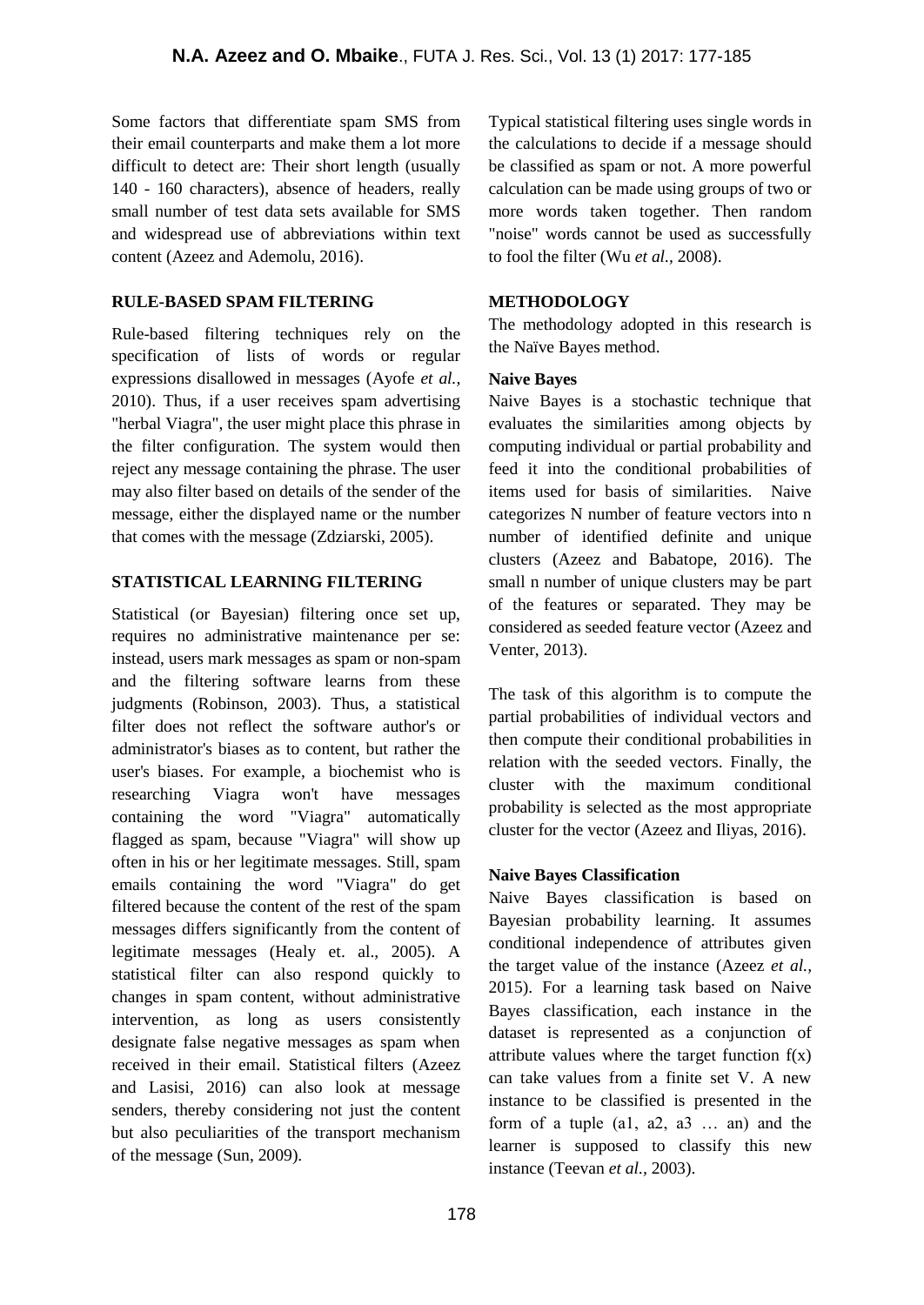The above probabilities are based on the frequencies of attribute values in the training data. In this case, there is no explicit search in the hypothesis space, just frequency counting. A more detailed explanation can be found in (Mitchell, 1997).

The steps taken for the implementation are as follows:

- 1. Data collection
- 2. Feature extraction
- 3. Training the Naive Bayes classifier
- 4. Classifying incoming messages as spam of non-spam

#### **Naive Bayes Formula**

The formula used in the software to calculate the probability of a message being spam based on a given word 'W':

 $Pr(S/W) = \frac{Pr(W/S) * Pr(S)}{Pr(S)}$ 

$$
Pr(W/S) * Pr(S) + Pr(W/H) * Pr(H) (1)
$$

Where:

- $\bullet$  Pr(S|W) is the probability that a message is spam, knowing that the word 'W' is contained in it;
- $\bullet$  Pr(S) is the overall probability that any given message is spam;
- Pr(W|S) is the probability that the word 'W' appears in spam messages;
- $\bullet$  Pr(H) is the overall probability that any given message is not spam (i.e. is "ham");
- $\bullet$  Pr(W|H) is the probability that the word 'W' appears in ham messages.

The formula used to combine the probability of a message being spam given the probabilities of several words with probabilities P1, P2, P3, …, Pn is given by:

$$
Pr(S/W) = \frac{p_{1*}p_{2* \dots m \dots m \dots m}p_n}{p_{1*}p_{2\dots *}p_{n+}(1-p_1)*(1-p_2)*\dots*(1-p_n)} (2)
$$

This is the formula referenced by Paul Graham in his 2004 article (Graham, 2004).

#### **DATASET EXTRACTION**

The data set used for this project is the SMS Spam Collection v.1. It is a public set of SMS labeled messages that have been collected for mobile

phone spam research. It has one collection composed by 5,574 English, real and nonencoded messages, tagged according being legitimate (ham) or spam (Murynets and Piqueras, 2012).

This corpus has been collected from free sources on the Internet:

1. Incorporated in the dataset for this project is the SMS Spam Corpus v.0.1 Big. It has 1,002 SMS ham(legitimate) messages and 322 spam messages and it is public available

at[:http://www.esp.uem.es/jmgomez/smssp](http://www.esp.uem.es/jmgomez/smsspamcorpus/) [amcorpus/.](http://www.esp.uem.es/jmgomez/smsspamcorpus/)

2. We have also added a dataset provided by Opeyemi Obembe for use in spam filtering research provided here[:http://obem.be/2014/09/07/buildi](http://obem.be/2014/09/07/building-an-sms-spam-filter.html) [ng-an-sms-spam-filter.html](http://obem.be/2014/09/07/building-an-sms-spam-filter.html)

#### **FEATURE EXTRACTION**

Features were extracted by scanning the messages for alphanumeric characters, currency signs, dashes, apostrophes and currency signs. All other tokens considered as separators were ignored.

The number of times every token appears in each corpus was then computed. This step produced two tables, one for each corpus, mapping tokens to their frequency of occurrence.

After the data set was tokenized, experiments were then carried out to arrive at the optimal result (no false positives and a high percentage of correctly classified spam). These experiments were carried out using varying multiplier values with varying spamicity thresholds (the probability that an email is spam) in an attempt to slightly bias the probabilities and reduce false positives to 0.

While calculating the probability of a token being spam or ham (legitimate) using the Naïve Bayes formula, tokens that occurred in one corpus but not in the other were assigned a probability of 0.99.

#### **DISCUSSION OF RESULTS**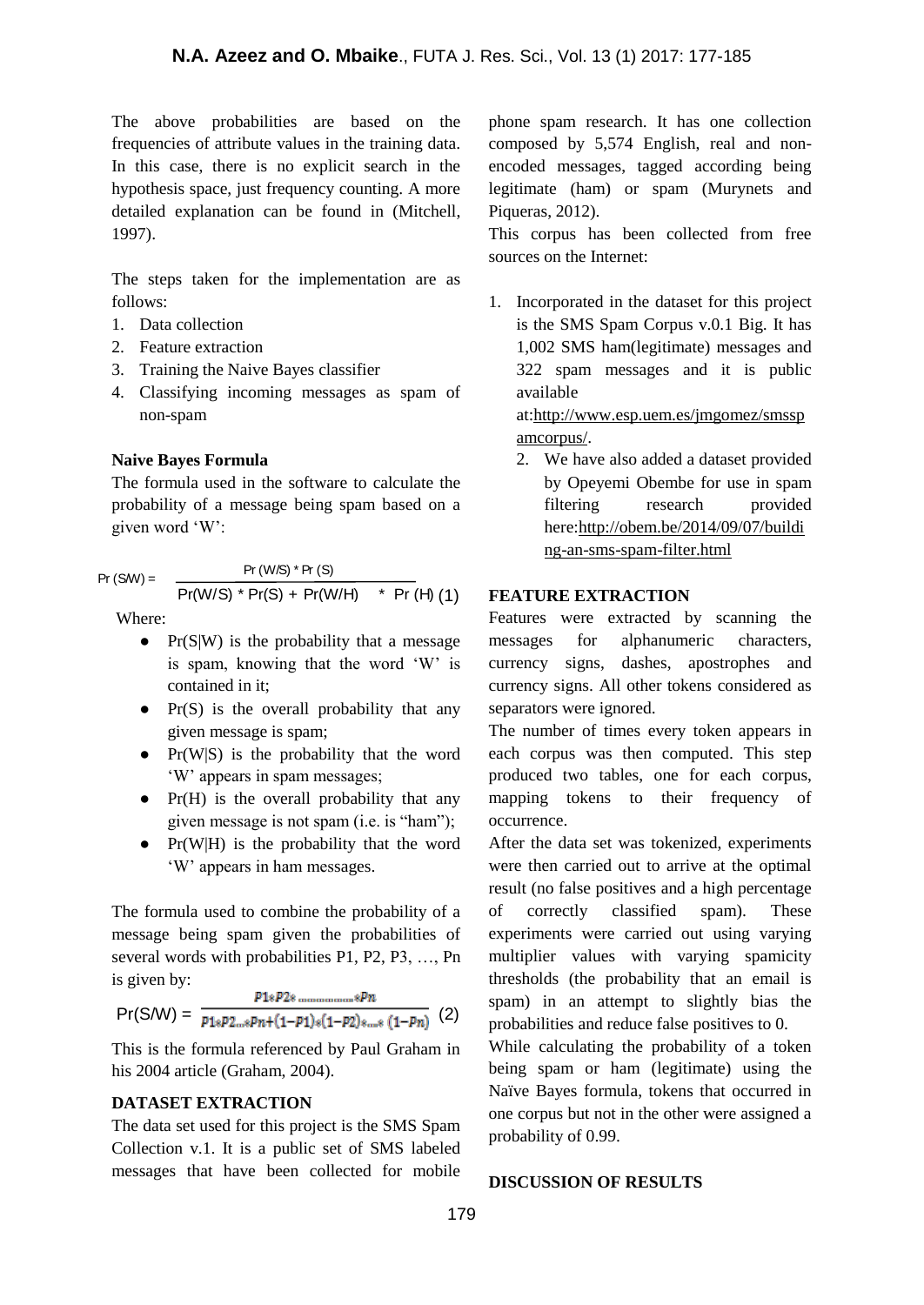Given a base training data set, the application successfully detects spam sent to the user's device. Over time, any false positives that find their way through can be detected and used to train the application to detect messages like the one missed. This leads to more efficient spam detection over time.

Below we present some results considering sharp twists and fine adjustment to the typical Naive Bayes approach as proposed by (Graham, 2004) using our given data set of 1372 messages ( 370 spam and 1002 legitimate messages).The data set was split into two, half containing 1022 messages (802 legitimate messages and 220 spam) for training the classifier and the other containing 350 messages (200 legitimate messages and 150 spam) for testing the accuracy of the classifier.

The first major suggestion given in (Graham, 2004) is doubling the appearance of words classified as ham to bias the probabilities slightly and avoid false positives. Below are some tests run on the project data set based on this suggestion.

The second suggestion is that a threshold of 0.9 be set to determine if a message should be classified as spam or not. Below, the results for tests carried out using different values for both the multiplier and the thresholds are shown.

Data in *Table 1* shows that the optimal threshold value for determining if a message is spam is 0.7 with no false positives and a large number of correctly classified spam messages.

*Table 2* shows that the optimal threshold value for determining if a message is spam given a multiplier of 2 is between 0.5 and 0.6 for this data set. It also shows that higher thresholds yield smaller numbers of false positives (which is highly desirable) and smaller number of correctly classified spam (which is less desirable).

It can be observed from *Table 3* that even though the number of false positives is greatly reduced by adding a multiplier value, the accuracy of the classifier in detecting spam is also greatly affected.

| Ham $(200)$   |         | Spam(150)     |         | <b>Total (350)</b> |         | <b>Threshold</b> |
|---------------|---------|---------------|---------|--------------------|---------|------------------|
| $\frac{0}{0}$ | correct | $\frac{0}{0}$ | correct | $\frac{0}{0}$      | correct |                  |
| 99            | 198     | 88.6667       | 133     | 94.5714            | 331     | 0.4              |
| 99.5          | 199     | 88.6667       | 133     | 94.8571            | 332     | 0.5              |
| 99.5          | 199     | 88.6667       | 133     | 94.8571            | 332     | 0.6              |
| 100           | 200     | 88.6667       | 133     | 95.1428            | 333     | 0.7              |
| 100           | 200     | 88            | 132     | 94.8571            | 332     | 0.8              |
| 100           | 200     | 88            | 132     | 94.8571            | 332     | 0.9              |

**Table 1. Accuracy of NB classifier given varying spamicity threshold**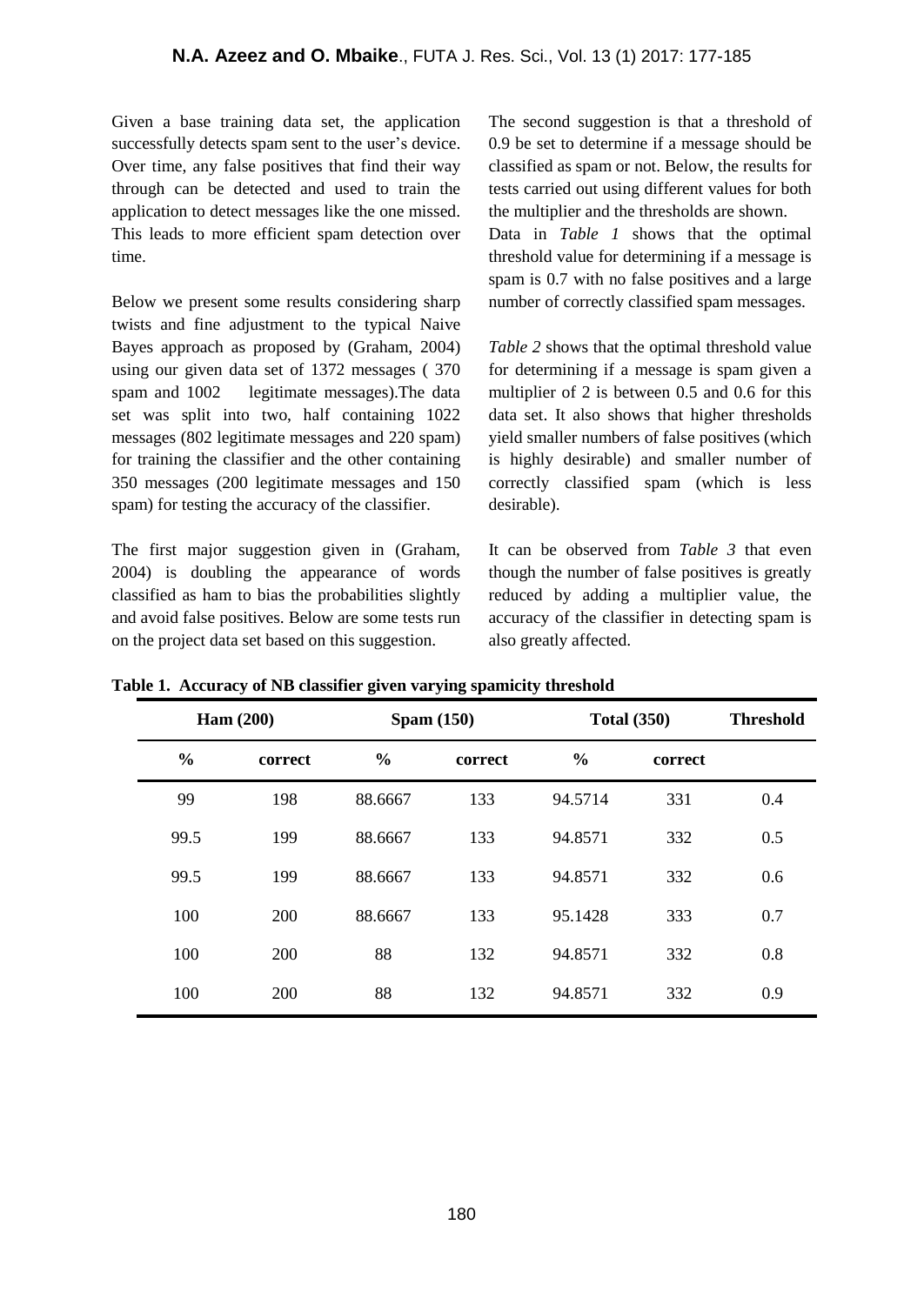

**Fig. 1. Graphical representation of accuracy for different spasticity thresholds**

**Table 2. Accuracy of NB classifier given varying spamicity thresholds and a multiplier of 2**

| Ham $(200)$   |         | Spam(150)     |         | <b>Total (350)</b> |         | <b>Threshold</b> |
|---------------|---------|---------------|---------|--------------------|---------|------------------|
| $\frac{0}{0}$ | correct | $\frac{0}{0}$ | correct | $\frac{0}{0}$      | correct |                  |
| 99.5          | 199     | 87.3333       | 131     | 94.2857            | 330     | 0.4              |
| 100           | 200     | 87.3333       | 131     | 94.5714            | 331     | 0.5              |
| 100           | 200     | 87.3333       | 131     | 94.5714            | 331     | 0.6              |
| 100           | 200     | 86.6667       | 130     | 94.2857            | 330     | 0.7              |
| 100           | 200     | 85.3333       | 128     | 93.7142            | 328     | 0.8              |
| 100           | 200     | 84.6667       | 127     | 93.4285            | 327     | 0.9              |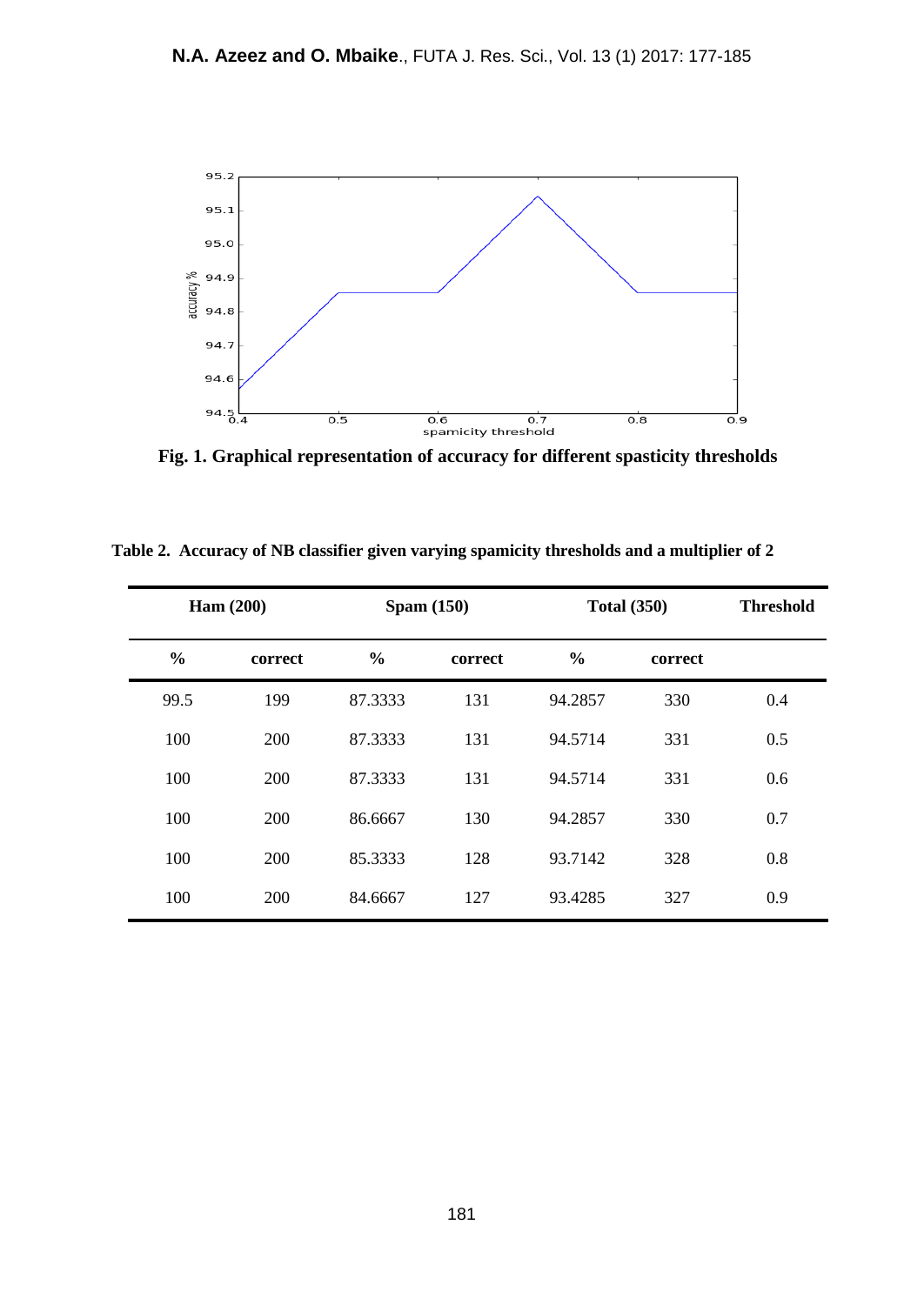

# **Fig. 2. Graphical representation of accuracy of NB classifier given varying spamicity thresholds and a multiplier of 2**

Multiplier used in this case provides a better and greater final increase in the accuracy of Naïve Bayes classification and also assists in the readability of values obtained.

| Ham $(200)$   |         | Spam(150)     |         | <b>Total (350)</b> |         | <b>Multiplier</b> |
|---------------|---------|---------------|---------|--------------------|---------|-------------------|
| $\frac{0}{0}$ | correct | $\frac{0}{0}$ | correct | $\frac{0}{0}$      | correct |                   |
| 99.5          | 200     | 88            | 131     | 94.29              | 332     | $\mathbf{1}$      |
| 100           | 200     | 84.67         | 131     | 93.43              | 327     | $\overline{2}$    |
| 100           | 200     | 84            | 131     | 93.14              | 326     | 3                 |
| 100           | 200     | 82            | 130     | 92.29              | 325     | $\overline{4}$    |
| 100           | 200     | 82            | 128     | 92                 | 323     | 5                 |

| Table 3. Accuracy of NB classifier given varying values of the multiplier and a |  |  |
|---------------------------------------------------------------------------------|--|--|
| threshold of 0.9                                                                |  |  |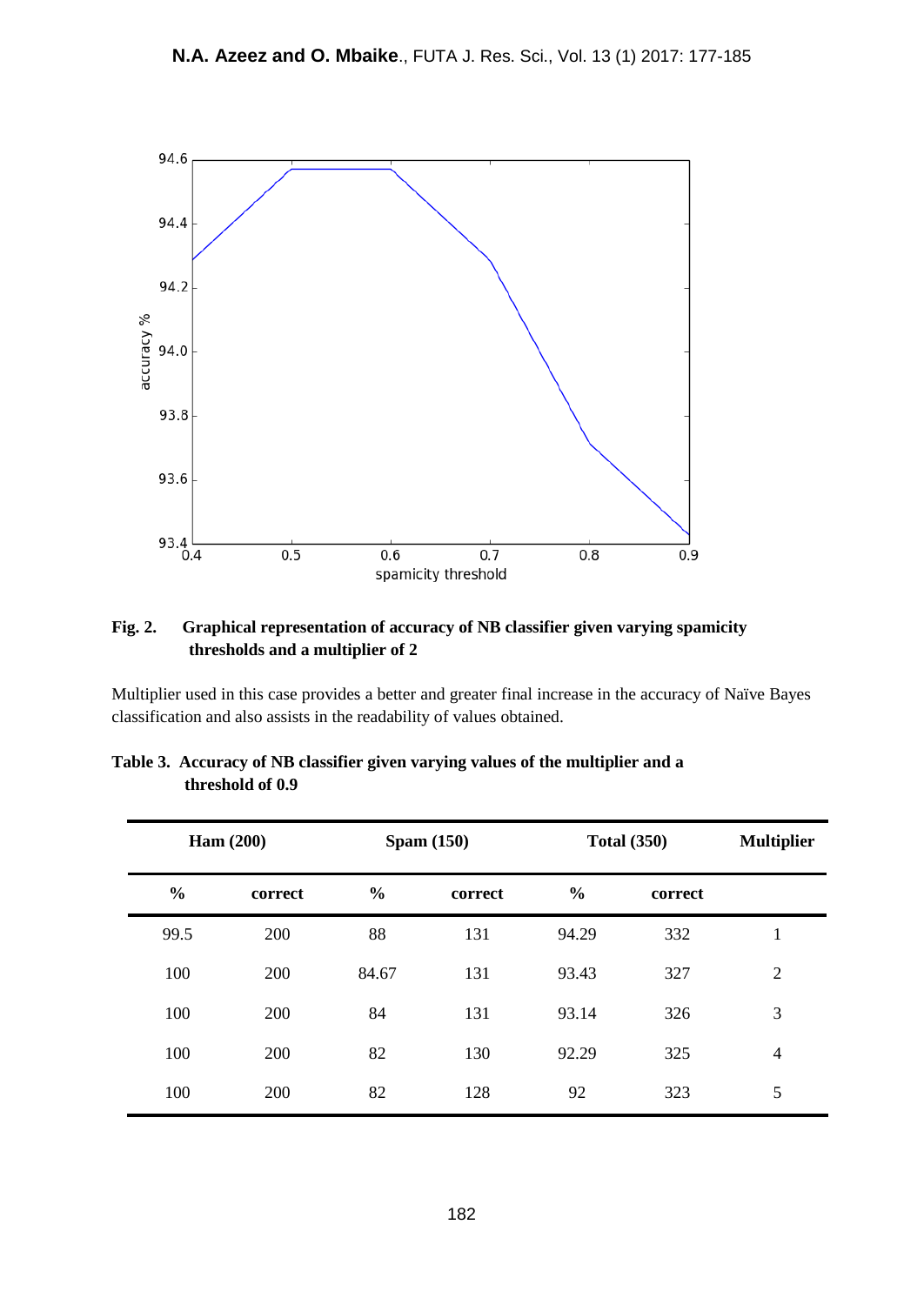

**Fig. 3. Graphical representation of accuracy for different spasticity thresholds given a multiplier of 2**



**Fig. 4. Initialization and running of the Naive Bayes classifier**

#### **DEVELOPMENT AND DEPLOYMENT**

For the initial training and testing of the Naive-Bayes classifier, the tools used were: Python 2.7 interpreter, Sublime Text text-editor, Plotly for data visualization and comparing results. For the deployed application, the tools used were: Java Development Kit, Android SDK, Android Studio and Android Emulator. The application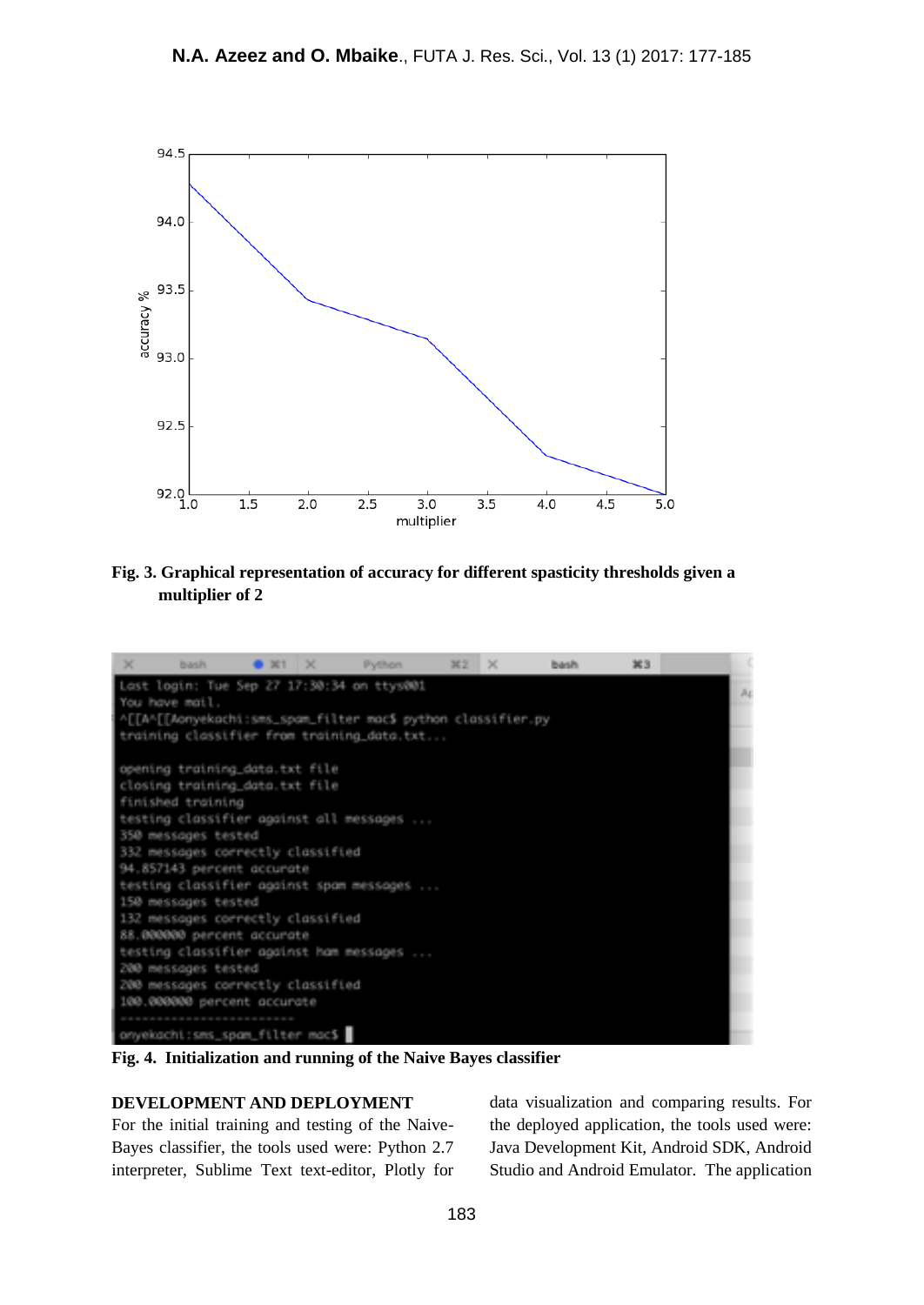can be deployed on Android devices running OS version 4.2 and above. The classifier can however be reused and deployed in any python environment.

# **CONCLUSION**

A spam filtering application for mobile devices using Naive Bayes algorithm was proposed and it correctly classified incoming messages received by users. The application categorizes messages based on their resemblance with words that feature in other spam and non-spam messages in the training set. Given the test data-set, it can be concluded that using a spam threshold of 0.7 along with adjustments to the Naive Bayes algorithm as proposed by Paul Graham returns the most desirable results. Further research is underway on how to optimize and leverage hybridized machine learning algorithms for detecting spam messages in mobile phones. This is necessary to obtain more efficient and dependable results.

# **REFERENCES**

**Ayofe, A.N, Adebayo, S.B, Ajetola, A.R,**

**Abdulwahab, A.F** (2010) "A framework for computer aided investigation of ATM fraud in Nigeria" International Journal of Soft Computing, Vol. 5, Issue 3 pp. 78-82

# **Azeez, N.A, Olayinka, A.F, Fasina, E.P,**

**Venter, I.M.** (2015) "Evaluation of a flexible column-based access control security model for medical-based information" Journal of Computer Science and Its Application. Vol. 22, Issue 1, Pages 14-25

# **Azeez, N. A., and Ademolu, O.** (2016).

CyberProtector: Identifying Compromised URLs in Electronic Mails with Bayesian Classification. 2016 International Conference Computational Science and Computational Intelligence (CSCI) (pp. 959-965). Las Vegas, NV, USA: IEEE.

# **Azeez, N. A., and Babatope, A. B.** (2016).

AANtID: an alternative approach to network intrusion detection. The Journal of Computer Science and its Applications. An International Journal of the Nigeria Computer Society, 129- 143.

## **Azeez, N. A., and Iliyas, H. D.** (2016).

Implementation of a 4-tier cloud-based architecture for collaborative health care delivery. Nigerian Journal of Technological Development, 13 (1), 17-25.

## **Azeez, N. A., and Venter, I. M.** (2013).

Towards ensuring scalability, interoperability and efficient access control in a multi-domain grid-based environment. SAIEE Africa Research Journal , 104 (2), 54-68.

# **Azeez, N. A., Iyamu, T., and Venter, I. M.**

(2011). Grid security loopholes with proposed countermeasures. In E. Gelenbe, R. Lent, and G. Sakellari (Ed.), 26th International Symposium on Computer and Information Sciences (pp. 411-418). London: Springer.

# **Azeez, N.A., and Lasisi, A. A.** (2016).

[Empirical and Statistical Evaluation of the](https://www.ajol.info/index.php/njtd/article/view/152843)  [Effectiveness of Four Lossless Data](https://www.ajol.info/index.php/njtd/article/view/152843)  [Compression Algorithms.](https://www.ajol.info/index.php/njtd/article/view/152843) Nigerian Journal of Technological Development, Vol. 13, NO. 2, December 2016, 64-73.

**Graham, P.** (2004). .*A plan for spam. In Reprinted in Paul Graham, Hackers and Painters, Big Ideas from the Computer Age*, O Really.

## **Healy, M., Delany, S., & Zamolotskikh, A**.

(2005). *An Assessment of CaseBased Reasoning for Short Text Message Classification*. In N. Creaney (Ed.), Proceedings of 16th Irish Conference on Artificial Intelligence and Cognitive Science, (AICS-05) (pp. 257–266).

# **Mitchell , T. M.** (1997). Machine

Learning . Ithaca, NY, United States of America: McGraw-Hill Science.

- **Murynets, A, and Piqueras, J** (2012). Crime Scene Investigation: SMS Spam Data Analysis. In Proceedings of the Internet Measurement Conference, IMC'12, pages 441-452, Boston, MA, November 2012.
- **Nureni, A. A., and Irwin, B**. (2010). Cyber security: Challenges and the way forward. Computer Science & Telecommunications, 29, 56-69.